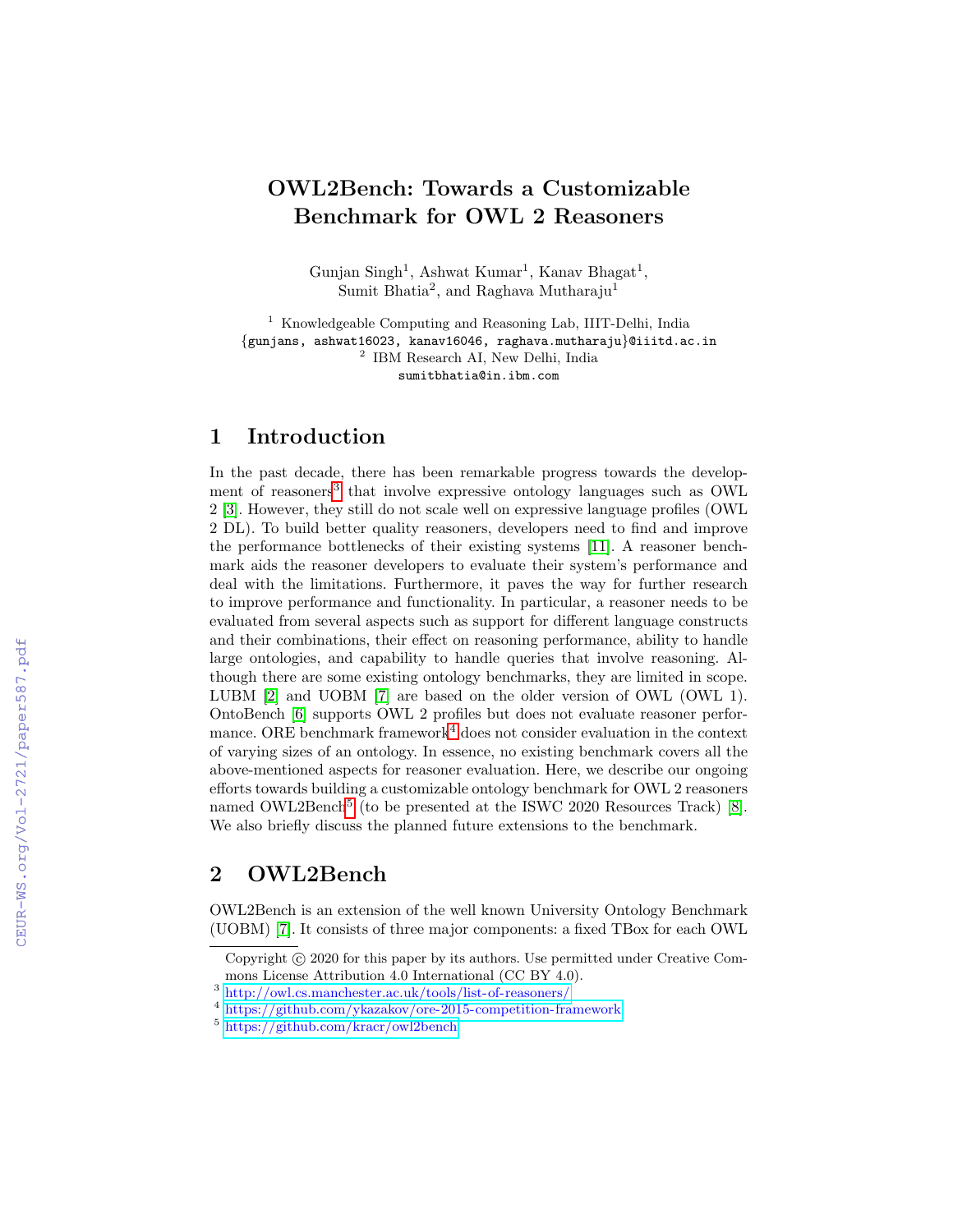2 profile (EL, QL, RL, and DL), an ABox generator that can generate ABox of varying sizes for the corresponding TBox, and a fixed set of 22 SPARQL queries that involve reasoning. Thus, it allows users to benchmark three aspects of the reasoners - support for different OWL 2 profiles, scalability in terms of ABox size, and query performance. Moreover, the set of SPARQL queries also enables benchmarking of SPARQL query engines that support OWL 2 reasoning. The TBox for each profile was created by enriching UOBM's university ontology with the supported constructs. In order to generate varying size ABox, two user inputs are required, the number of universities and the OWL 2 profile (EL, QL, RL, or DL) of interest. The generated instance data complies with the schema defined in the TBox of the selected profile, and the size depends on the number of universities. For one university, by default, approximately 50,000 ABox axioms are generated.

To demonstrate the utility of OWL2Bench, we ran our benchmark on six reasoners, ELK [\[5\]](#page-4-0), HermiT [\[1\]](#page-4-1), JFact<sup>[6](#page-1-0)</sup>, Konclude [\[10\]](#page-4-2), Openllet<sup>[7](#page-1-1)</sup>, and Pellet [\[9\]](#page-4-3) for three reasoning tasks, i.e., consistency checking, classification, and realisation. We also evaluated two SPARQL query engines, Stardog<sup>[8](#page-1-2)</sup> and GraphDB<sup>[9](#page-1-3)</sup>, on SPARQL queries in terms of their loading time and query response time. During our evaluation, we identified possible issues with these systems (some of which have already been communicated with the developers) that need to be fixed and could pave the way for further research in the development of reasoners and query engines. The performance of the reasoners on OWL2Bench is shown in Figure [1.](#page-2-0)

For our experiments, we set the heap space to 24 GB and time-out to 90 minutes. Most of the reasoners timed-out for even a small number of universities (except for QL profile). Although Konclude is much faster, it requires a lot of memory and could not perform any reasoning task after 50 universities. For the EL profile, both Konclude and ELK performed exceptionally well in terms of time taken, but ELK is better due to its low memory requirements. For the RL profile, most reasoners timed-out on larger ontologies. In the case of OWL 2 DL, Konclude, HermiT, and Pellet were able to complete the consistency checking task only (for 1, 2, and 5 universities, respectively). However, we observed some inconsistency in the results of Pellet. Other evaluations were time-outs. More details about the benchmark and the results are available in the full-version of our paper [\[8\]](#page-4-4).

### 3 Proposed Extensions

When selecting a reasoner to use, there could be many considerations. One of the approaches is to select the best possible reasoner in terms of its efficiency and scalability. OWL2Bench can be used for this requirement. The other approach is

<span id="page-1-0"></span><sup>6</sup> <http://jfact.sourceforge.net/>

<span id="page-1-1"></span><sup>7</sup> <https://github.com/Galigator/openllet>

<span id="page-1-2"></span><sup>8</sup> <https://www.stardog.com/>

<span id="page-1-3"></span><sup>9</sup> <http://graphdb.ontotext.com/>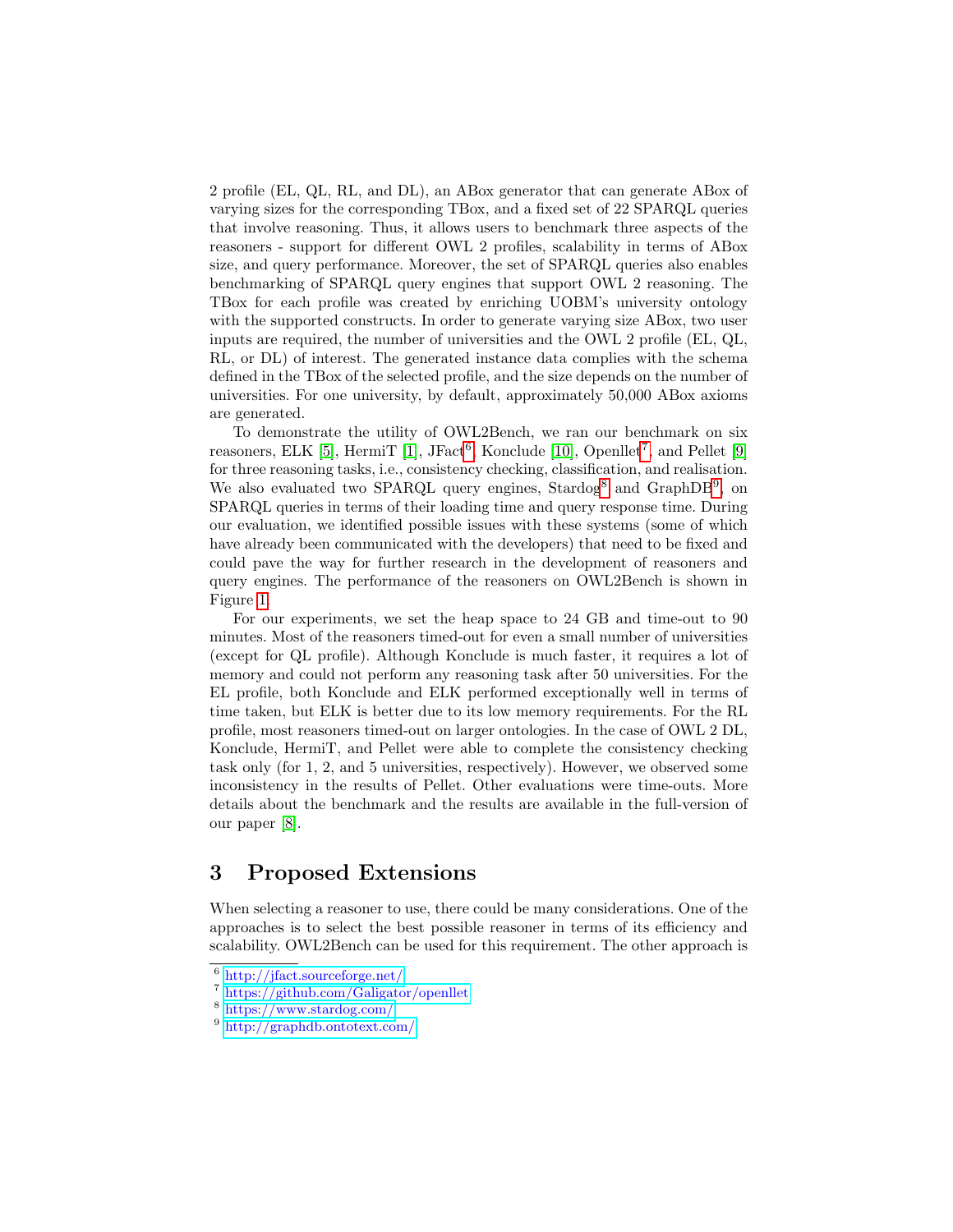<span id="page-2-0"></span>

Fig. 1: Time taken in minutes (Y-axis) by reasoners on ontologies with varying size represented by the number of universities (X-axis) is given here. The reasoning tasks are Consistency Checking (CC) and Realisation (RT). The dashed line, parallel to X-axis represents the time-out (90 min).

to check the performance of a reasoner on a set of language constructs that could possibly be of interest to the user. Another possibility is to check the performance of a reasoner under a given set of constraints, for example, time-taken or memory consumed during the reasoning process. We propose the following two extensions that address the last two requirements.

#### <span id="page-2-1"></span>3.1 Customizable Selection of OWL 2 Language Constructs

The idea behind this approach is inspired by OntoBench [\[6\]](#page-4-5). It provides a web interface to the users to select the constructs of their choice and generates an ontology according to the selected constructs. However, the primary purpose of OntoBench is to test the reasoner coverage and not to evaluate the performance and the scalability of the reasoners. We propose a customizable TBox generator. Here, along with the choice of constructs, the user can specify the individual count for each selected construct. Note that, instead of continuing with OntoBench's general approach and its naming convention for the generated classes and properties, we propose to use our benchmark's university ontology. The axioms generated by OntoBench lack interconnections that are necessary to test the efficiency of the reasoners. However, a university ontology consists of concepts that describe a university (college, department, faculty, etc.) and the relationships between them. Thus, the axioms in the generated ontology would have sufficient interconnections for performance evaluation. Moreover, a domain-specific ontology improves the readability of large ontologies.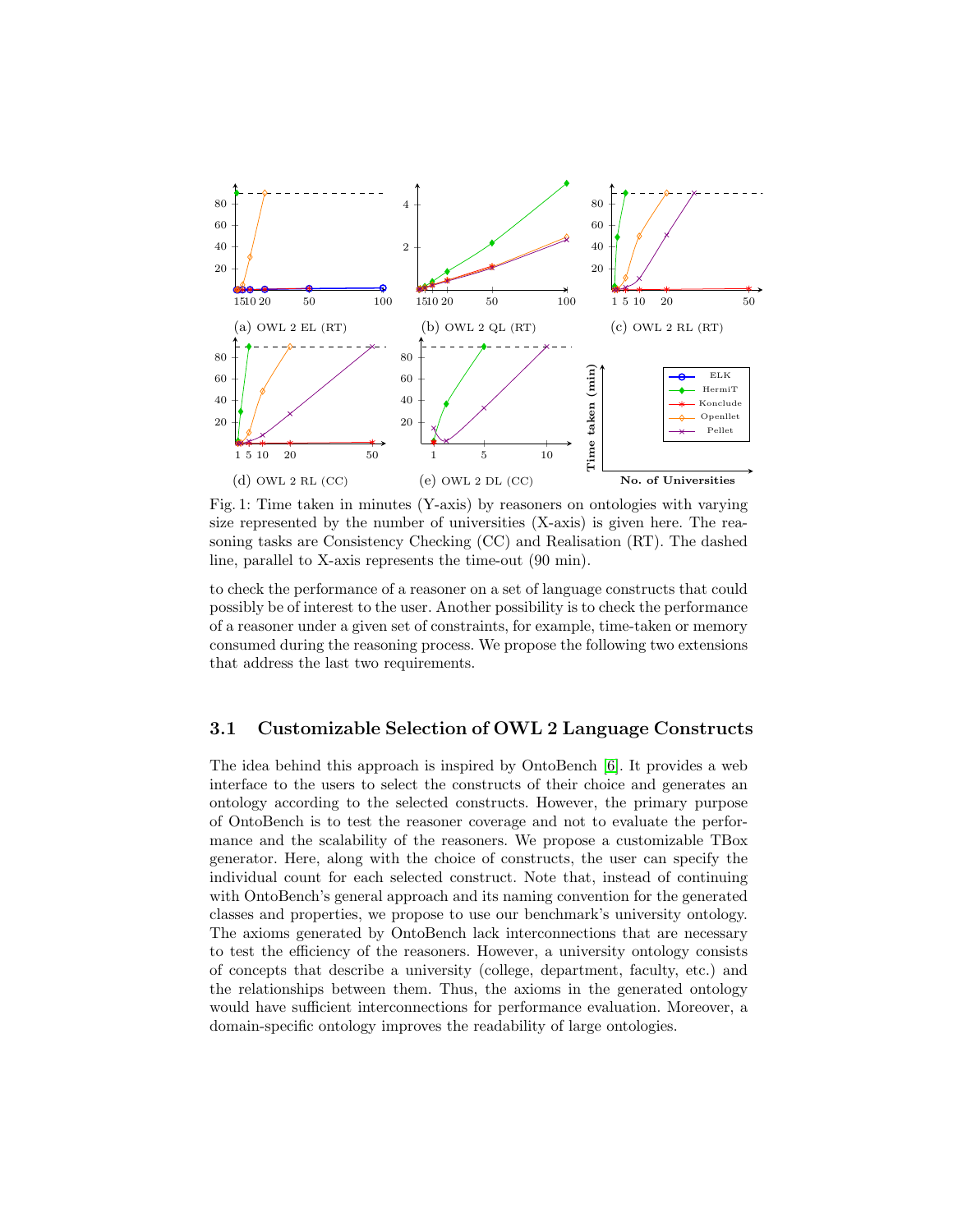In this approach, we first create a bucket for each OWL 2 construct. The TBox axioms of our benchmark already cover all the major OWL 2 constructs. We start putting these axioms into the bucket of the construct involved. For example, axioms like Faculty  $\subseteq \exists$ worksFor.College would be put into the bucket of existential restriction. If the user chooses existential restriction, then axioms from this bucket would be picked. Note that, along with each axiom, some related axioms also get generated. For example, along with Faculty  $\sqsubseteq$ ∃worksFor.College, axioms such as Faculty ⊑ Employee, College ⊑ University, and University  $\subseteq$  Organization would also get generated. If the count exceeds the number of axioms in the bucket, then the axioms can be repeated with a different naming convention such as Faculty 1 ⊑ ∃worksFor.College 1, and Employee  $1 \n\Box$   $\exists$ worksFor.Organization 1. Furthermore, we would also consider the interactions and the interplay between the axioms. It is possible that reasoners can handle a particular set of axioms generated for a certain set of constructors well. However, with the same set of constructors, a different set of axioms could cause a blow up for the reasoner because these axioms result in interactions that did not occur in the previous case. Therefore, we plan to generate different sets of axioms (more than one ontology) for the user-selected constructors. Since the bucket for each constructor consists of several axioms, it is feasible to generate multiple ontologies. However, there are some design decisions that still need to be made, such as, should both Faculty and Faculty 1 be a subclass of Employee or should they be subclass of Employee and Employee 1 respectively. This needs to be investigated so that the benchmark does not generate a large number of unnecessary side axioms.

#### 3.2 Generating Ontologies based on their Hardness

We define three levels (easy, medium, and hard) to categorize an ontology. These are defined based on reasoner performance metrics such as the time taken and the memory consumed while reasoning over an ontology. The first step is to determine the distinguishing features of an ontology that can help in defining the three levels. For this purpose, we plan to make use of existing work on determining different aspects of the size and structural characteristics of an ontology that affect the reasoner's performance [\[4\]](#page-4-6). Several ontology features such as the number of named entities (classes, properties), class unions, depth of class and property hierarchy, the ratio of object and data properties, etc., have been studied for their impact on the reasoning performance. A large number of ontologies from different repositories (ORE dataset<sup>[10](#page-3-0)</sup>, AberOWL<sup>[11](#page-3-1)</sup>) would be run on different OWL 2 reasoners for the three reasoning tasks: classification, consistency checking, and realisation. The results obtained in terms of the time taken and the memory consumed, serve as the basis to cluster these ontologies under the three levels, i.e., easy, medium, and hard. Each cluster would have a different range of values for the ontology features.

<span id="page-3-0"></span> $10$  http://doi.org/10.5281/zenodo.18578

<span id="page-3-1"></span><sup>11</sup> http://aber-owl.net/ontology/